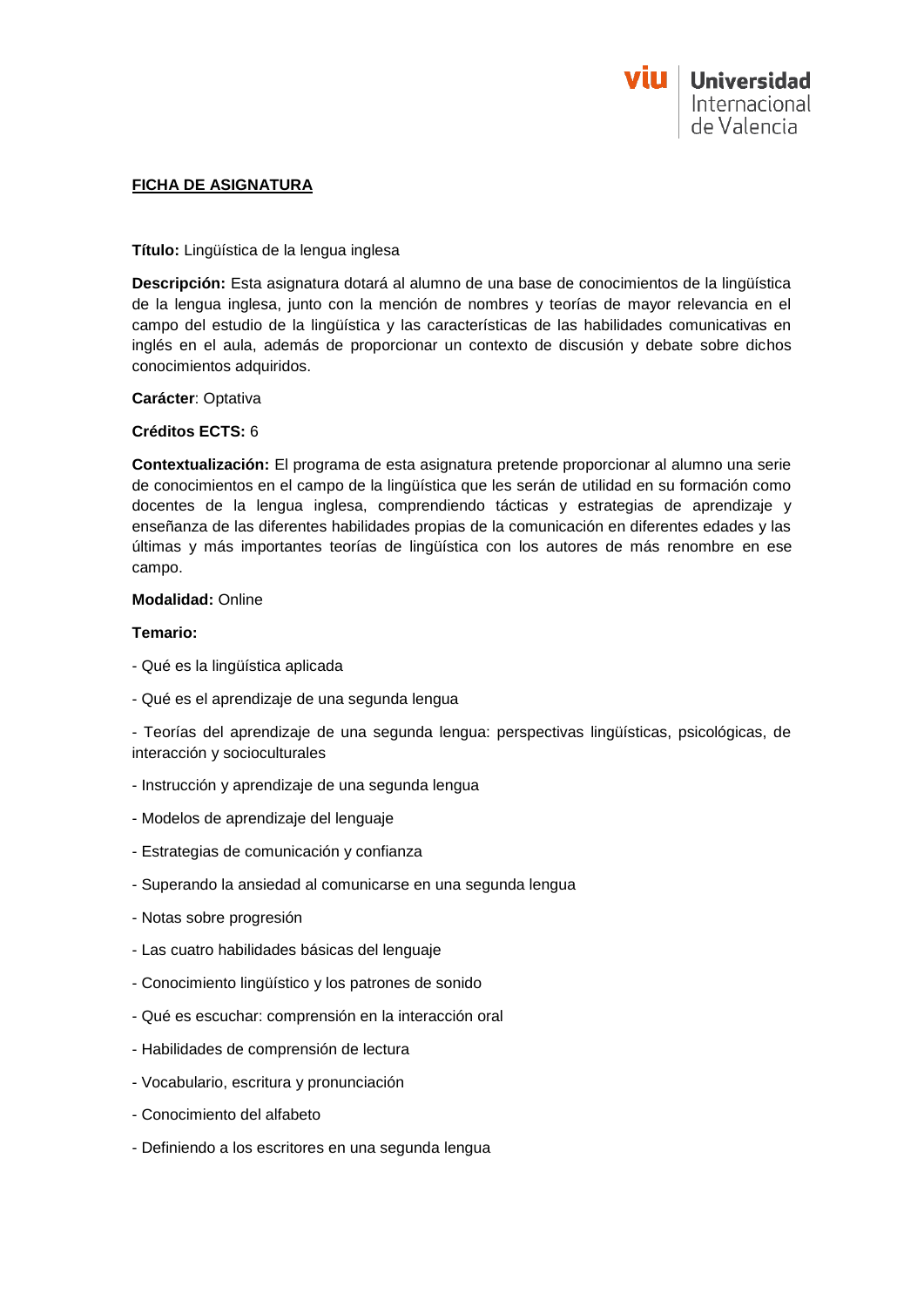## **Competencias***:*

#### Competencias Generales:

C.G.6. Que los y las estudiantes conozcan la evolución del lenguaje en la primera infancia, saber identificar posibles disfunciones y velar por su correcta evolución. Abordar con eficacia situaciones de aprendizaje de lenguas en contextos multiculturales y multilingües. Expresarse oralmente y por escrito y dominar el uso de diferentes técnicas de expresión

C.G.11. Que los y las estudiantes reflexionen sobre las prácticas de aula para innovar y mejorar la labor docente Adquirir hábitos y destrezas para el aprendizaje autónomo y cooperativo y promoverlo en los estudiantes.

## Competencias Específicas:

CE.25.- That the students face field analysis via an empirical methodology and using ICT, research and audiovisual media.

CE.26.- That the students are able to analyse the data gathered from research, understand critically the results obtained and inform correctly about their conclusions.

CE.28.- That the students know international experiences and examples of innovative methodologies in the field of pre-school education.

CE.42.- That the students become aware of the curriculum of the language teaching and reading-writing competences appropriate for this stage, as well as the theories about the acquisition and development of the corresponding learning process.

CE.43.- That the students favour the speaking and writing skills in class.

CE.44.- That the students know and master the oral and written expression techniques.

CE.45.- That the students have a knowledge of oral traditions and folklore.

CE.47.- That the students have a knowledge of the learning process of the reading and writing skills and their teaching methodologies.

CE.48.- That the students face language learning situations in multilingual contexts.

CE.49.- That the students acknowledge and value the appropriate use of verbal

and nonverbal communication.

CE.50.- That the students know and value accordingly the resources to awaken motivation to reading and writing.

CE.52.- That the students are able to foster an initial approximation to a foreign language.

CE.54.- That the students know and make appropriate use of songs to promote auditive, rhythmical and vocal education.

CE.55.- That the students know how to use the game as a didactic resource, as well as to design teaching activities based on principles of gamification.

CE.57.- That the students analyse the audiovisual languages and their implications in the field of education.

| <b>Actividad Formativa</b> | <b>Horas</b> | <b>Presencialidad</b> |
|----------------------------|--------------|-----------------------|
| <b>Clases Expositivas</b>  | 15           |                       |
| Actividades guiadas        | 15           | 50                    |
| Tutoría                    | 20           | 25                    |
| Trabajo autónomo           | 100          |                       |

## **Actividades Formativas:**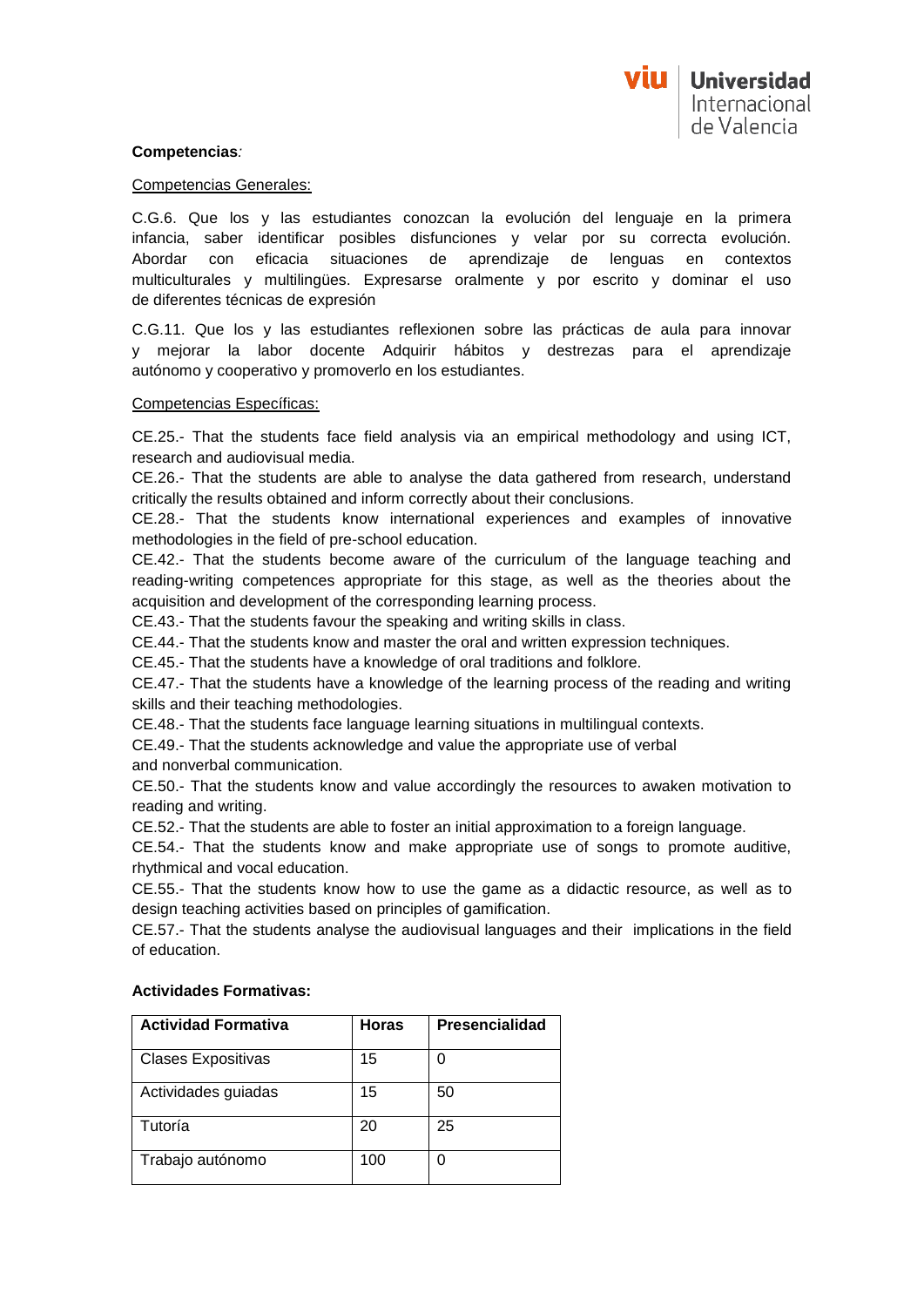

## **Metodologías docentes:**

Clases expositivas: explicación del contenido temático, presentación de los conceptos fundamentales y desarrollo del contenido teórico

Actividades guiadas: colección de tareas que el alumnado llevará a cabo a lo largo de toda la asignatura entre las que podemos encontrar: análisis de casos y resolución de problemas centrados en la Educación Infantil, comentarios críticos de textos, análisis de lecturas, etc.

Tutorías: Sesiones periódicas entre el profesorado y el alumnado para la resolución de dudas, orientación, supervisión, etc.

Trabajo Autónomo: tanto individual como grupal para la lectura crítica de la bibliografía, estudio sistemático de los temas, reflexión sobre problemas planteados, resolución de actividades propuestas, búsqueda, análisis y elaboración de información, investigación e indagación, así como trabajo colaborativo basado en principios constructivistas.

## **Sistema de Evaluación:**

| Sistemas de evaluación  | Ponderación mínima | Ponderación máxima |
|-------------------------|--------------------|--------------------|
| Evaluación continua     | 40.0               | 60.0               |
| Examen final presencial | 40.0               | 60.0               |

**Normativa específica***:* Se requiere que el alumno posea un nivel B2 de inglés conforme al **MCERL** 

# **Bibliografía:**

- Alcón Soler, E. (2002). *Bases lingüísticas y metodológicas para la enseñanza de la Lengua Inglesa*. Valencia: Universitat Jaume I.
- Arnold, J. (1999). *La dimensión afectiva en el aprendizaje de idiomas.* Madrid: Cambridge University Press, Col. Cambridge de didáctica de lenguas, 2000.
- Bailin, E., (2014). *The power of digital storytelling | Emily Bailin | TEDxSoleburySchool.* [Video File]. TEDxSoleburySchool. Retrieved from [https://www.youtube.com/watch?v=jA2cTZK9hzw.](https://www.youtube.com/watch?v=jA2cTZK9hzw)
- Balsavar, D., (2015). *The Lion and the Fox: Learn English (UK) with subtitles – Story for Children "BookBox.com".* [Video File]. BookBoxInc. Retrieved from [https://www.youtube.com/watch?v=LYzQZC6sBlU.](https://www.youtube.com/watch?v=LYzQZC6sBlU)
- Bamford, J. y Richard, R. D. (1997). *Extensive Reading Activities for Teaching Language*. Cambridge: Cambridge University Press.

Bentley, K. (2010). *The TKT Teaching Knowledge Test Course. CLIL Module*. Cambridge: Cambridge University Press. Retrieved from [http://www.cambridgeenglish.org/images/22191-tkt-clil-handbook.pdf.](http://www.cambridgeenglish.org/images/22191-tkt-clil-handbook.pdf)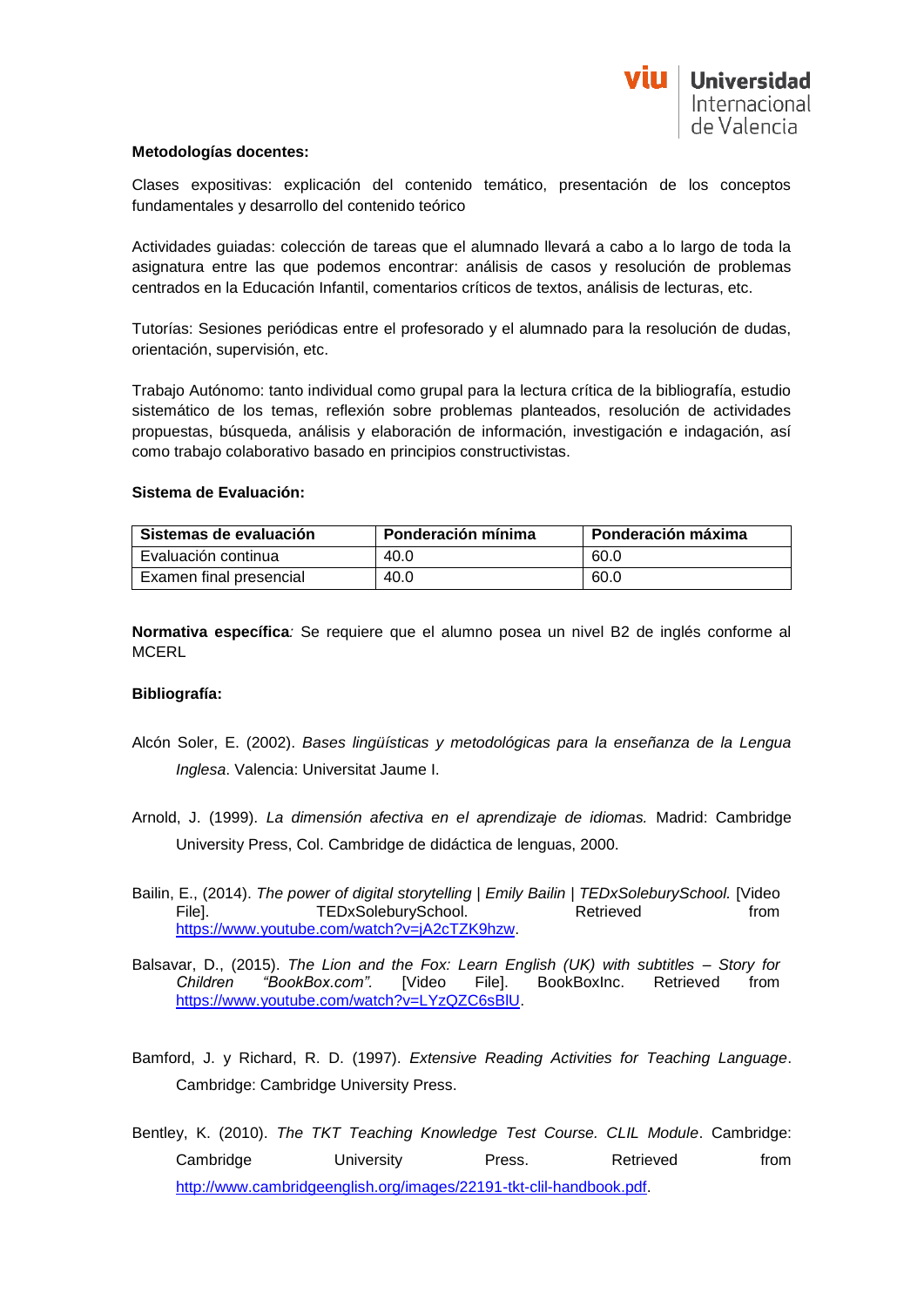vin

**Universidad** 

- Breen, M. (1987). "Contemporary Paradigms in Syllabus Design. Part 1". *Language Teaching*, vol. 20, nº 2, pp. 81-92. Cambridge: Cambridge University Press. DOI: [http://dx.doi.org/10.1017/S0261444800004365.](http://dx.doi.org/10.1017/S0261444800004365)
- Brooks, N. (1964). *Language and Language Learning: Theory and Practice.* New York: Harcourt Brace.
- Brown, H. A. (1993). *Principles of Language Learning and Teaching*. New Jersey: Prentice Hall.
- Candlin, C. N. (1987). "Towards task-based learning". En C. N. Candlin y D. Murphy (Eds.). *Lancaster Practical Papers in English Language Education*, vol. 7, pp. 5-22. Englewood Cliffs, NJ: Prentice Hall.
- Celce-Murcia, M. y Hilles, S. (1988). *Techniques and resources in teaching grammar*. Oxford: Oxford University Press.
- Chomsky, N., (1976). "Creativity and Innovation in Child Language". *Journal of Education*, Vol. 158, Nº 2. Harvard University. Retrieved from [http://www.bu.edu/journalofeducation/files/2010/06/Chomsky\\_Snow.pdf](http://www.bu.edu/journalofeducation/files/2010/06/Chomsky_Snow.pdf)
- Chomsky, N., (2012). *Noam Chomsky - Ideas of Chomsky BBC Interview (full)*. [Video File]. The Devil's Advocate. Retrieved from [https://www.youtube.com/watch?v=3LqUA7W9wfg.](https://www.youtube.com/watch?v=3LqUA7W9wfg)
- Corrales Palomo, M. I. y Sierras Gómez, M. (2002). *Diseño de medios y recursos didácticos*. Málaga: Innovación y Cualificación.
- Cortés Moreno, M. (2000). *Guía para el profesor de idiomas. Didáctica del español y segundas lenguas*. Barcelona: Octaedro.
- Cukor, G. (1964). *My Fair Lady*. [Film]. Warner Bros.
- Dalton-Puffer, Ch. (2007). *Discourse in Content and Language Integrated Learning (CLIL) Classrooms*. Philadelphia: John Benjamins Publishing Company.
- Dash, M. (2007). *Teaching English As An Additional Language*. Nueva Delhi: Atlantic Publishers & Dist.
- Davies, A.; Elder, C. (2004-6). *The Handbook of Applied Linguists*. Blackwell Publishing.
- Deesri, A. (2002). "Games in the ESL and EFL class". *The Internet TESL Journal*, vol. 8, nº 9. Retrieved from [http://iteslj.org/Techniques/Deesri-Games.html.](http://iteslj.org/Techniques/Deesri-Games.html)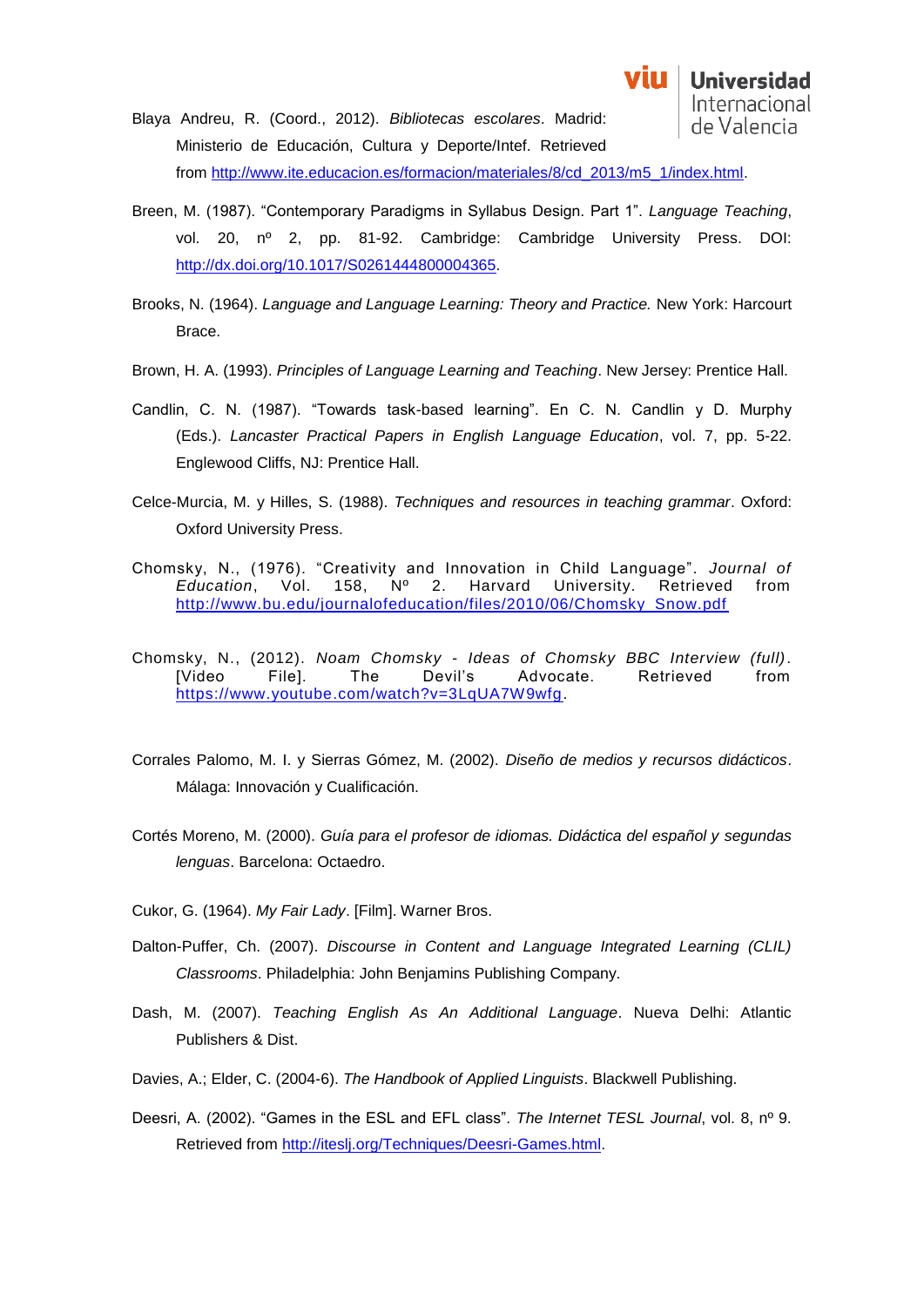Dolores Hurtado Montesinos, M. D. y Díaz Carcelén, L. (2009). *Tecnologías para la enseñanza-aprendizaje de la lengua extranjera*. Universidad de Murcia. Retrieved from [http://ocw.um.es/cc.](http://ocw.um.es/cc.-sociales/tecnologias-de-apoyo-y-atencion-a-la-diversidad/material-de-clase-1/tema8.pdf) [sociales/tecnologias-de-apoyo-y-atencion-a-la-diversidad/material-de-clase-1/tema8.pdf.](http://ocw.um.es/cc.-sociales/tecnologias-de-apoyo-y-atencion-a-la-diversidad/material-de-clase-1/tema8.pdf)

Domínguez González, P. (2008). *Destrezas receptivas y destrezas productivas en la enseñanza del español como lengua extranjera*. Tenerife: Universidad de La Laguna.

vin

**Universidad** Internacional de Valencia

- Edwards, J. C. (1997). *Using Music for Second Language Purposes*. (Tesis de maestría). California State University, California.
- Everett, D., (2014). *"The Amazon Code" The Grammar of Happiness (Linguistics)*. [Video File]. O'Neill & Wood. Eloy Moreno. Retrieved from [https://www.youtube.com/watch?v=fcOuBggle4Y.](https://www.youtube.com/watch?v=fcOuBggle4Y)
- Everett, D., (2013). *"Grammar of Happiness" Q & A – Daniel Everett.* [Video File]. Linguistic Society of America. Retrieved from [https://www.youtube.com/watch?v=5C2qVW7s\\_C0](https://www.youtube.com/watch?v=5C2qVW7s_C0)

Froese, V. (1996). *Whole-language: Practice and theory*. Needham, MA: Allyn & Bacon.

Gainsley, S., (2011). "Look, Listen, Touch, Feel, Taste: The Importance of Sensory Play". *Extensions*, Vol. 25, Nº 5. HighScope. Retrieved from [http://www.highscope.org/file/NewsandInformation/Extensions/ExtVol25No5\\_lo](http://www.highscope.org/file/NewsandInformation/Extensions/ExtVol25No5_low.pdf) [w.pdf](http://www.highscope.org/file/NewsandInformation/Extensions/ExtVol25No5_low.pdf)

García, A. y Llull, J. (2009). *El juego infantil y su metodología*. Madrid: Editex.

Gardner, H. (1985). *Frames of Mind*, London: Paladin Books.

- Gardner, H., (2008). "Five Minds for the Future". Lecture for the Ecolint Meeting in Geneva, 2008. Retrieved from [http://howardgardner01.files.wordpress.com/2012/06/five-minds-for-the-future](http://howardgardner01.files.wordpress.com/2012/06/five-minds-for-the-future-january-20081.pdf)[january-20081.pdf](http://howardgardner01.files.wordpress.com/2012/06/five-minds-for-the-future-january-20081.pdf)
- Gerard, E., (2013). *Citizens of the World: The Multilingual Child and Adult: Dr. Edwin Gerard at TEDxCulverCity*. [Video File]. TEDxCulverCity. Retrieved from <https://www.youtube.com/watch?v=QfEZXR2DNXA>
- Griffiths, N., (2015). *Reading to Children – Tips & Techniques – "Itchy Bear" Neil Griffiths - ELC*. [Video File]. Early Learning Centre. Retrieved from [https://www.youtube.com/watch?v=m\\_knEh11hc4.](https://www.youtube.com/watch?v=m_knEh11hc4)
- Gülin YOLAGELDİLİ, G. y ARIKAN, A. (2011). "Effectiveness of Using Games in Teaching Grammar to Young Learners". *Elementary Education Online*, vol. 10, nº 1, pp. 219-229. Retrieved from [http://ilkogretim-online.org.tr/vol10say1/v10s1m18.pdf.](http://ilkogretim-online.org.tr/vol10say1/v10s1m18.pdf)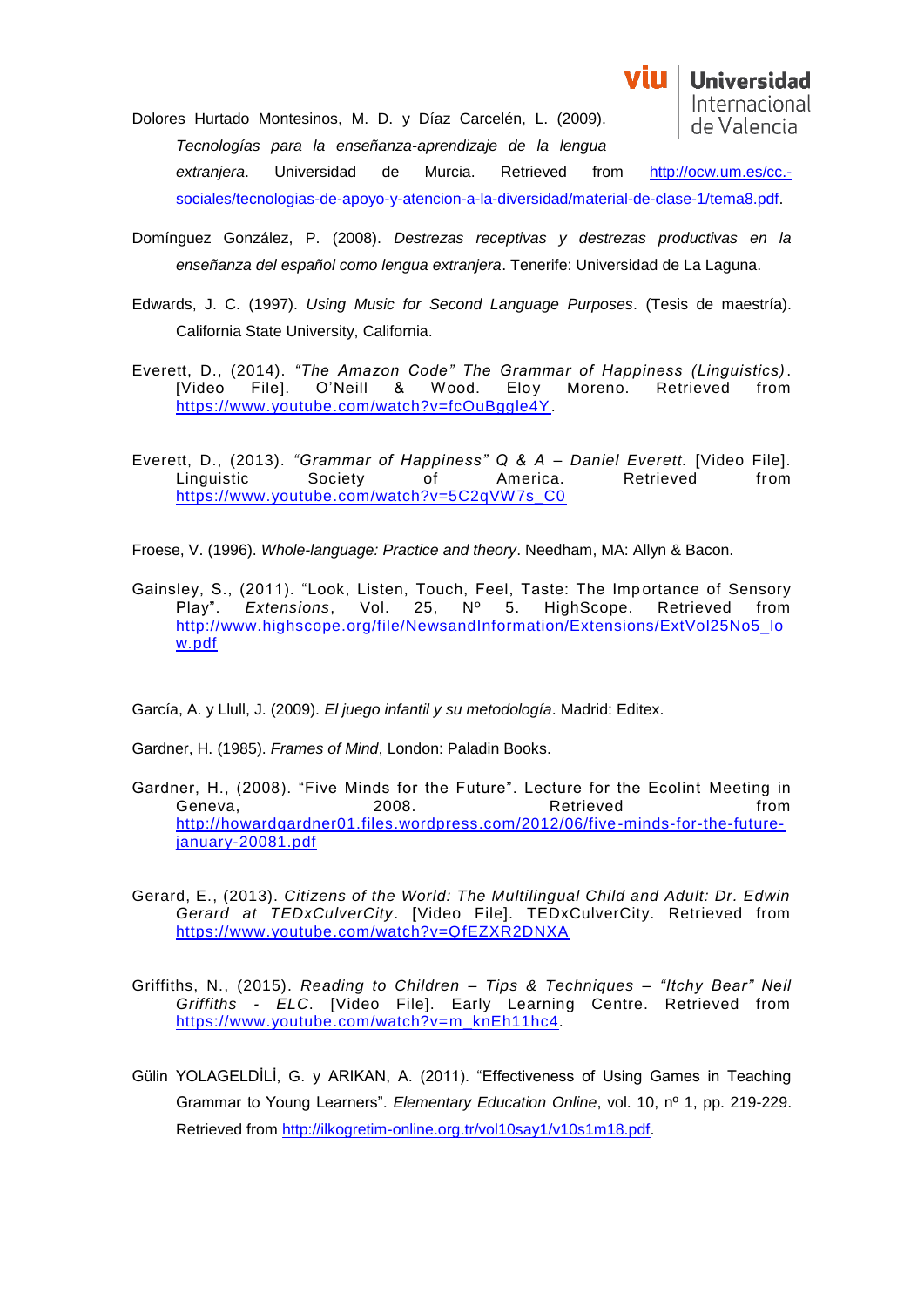

- Gunn, C. y McCallum, A. (2005). "Climbing grammar mountain: An interactive learning experience". *English Teaching Forum*, vol. 43, nº 4, 38-41.
- Gutiérrez González, P. *La enseñanza de las destrezas del inglés en la Educación Infantil*. Retrieved from [http://biblioteca.unirioja.es/tfe\\_e/TFE000366.pdf.](http://biblioteca.unirioja.es/tfe_e/TFE000366.pdf)
- Hall, M. O., (2013). *Building relationships between parents and teachers: Megan Olivia Hall at TEDxBurnsvilleED*. [Video File]. TEDxBurnsvilleED. Retrieved from [https://www.youtube.com/watch?v=kin2OdchKMQ.](https://www.youtube.com/watch?v=kin2OdchKMQ)
- Hernández, M. J. y Zanón, J. (1990). "La enseñanza de la comunicación en la clase de español". *CABLE. Revista de didáctica del español como lengua* extranjera, vol. 5, pp. 12-19.
- Hong, L. (2002). "Using games in teaching English to young learners". *The Internet TESL Journal*, vol. 8, nº. 8. Retrieved from [http://iteslj.org/Lessons/Lin-UsingGames.html.](http://iteslj.org/Lessons/Lin-UsingGames.html)

Hooper, T. (2010). *The King's Speech*. [Film]. Savor Ediciones S. A.

Kaplan, R. B. (2002). *The Oxford Handbook of Applied Linguistics*. Oxford.

Kim, S. L. (1995). "Creative Games for the Language Class". *Forum*, vol. 33, nº 1, p. 35.

Krashen, S. (1993). *The Power of Reading*. Englewood: Libraries Unlimited.

- Kuhl, P., (2010). *The Linguistic Genius of Children.* [Video File]. TEDxRainier. Retrieved from [https://www.ted.com/talks/patricia\\_kuhl\\_the\\_linguistic\\_genius\\_of\\_babies?language=en.](https://www.ted.com/talks/patricia_kuhl_the_linguistic_genius_of_babies?language=en)
- Lee, W. R. (1979). *Language teaching games and contests.* Oxford: Oxford University Press.
- Lengeling, M. y Malarcher, C. (1997). "Index Cards: A Natural Resource for Teachers". Forum, vol. 35, nº 4, p. 42.
- López García, A. y Gallardo Paúls, B. (Eds., 2005). *Conocimiento y lenguaje*. Valencia: Universidad de Valencia-Servicio de Publicaciones.
- Mack, B., (2012). *Strategies for Reading Aloud to Young Children*. [Video File]. Teaching Strategies for Early Childhood Education. Retrieved from [https://www.youtube.com/watch?v=tZ2rL0eByfc.](https://www.youtube.com/watch?v=tZ2rL0eByfc)
- McCallum, G. P. (1980). *101 word games: For students of English as a second or foreign language*. Oxford: Oxford University Press.
- Melero, P. (2000). *Métodos y enfoques en la enseñanza/aprendizaje del español como lengua extranjera.* Madrid: Edelsa.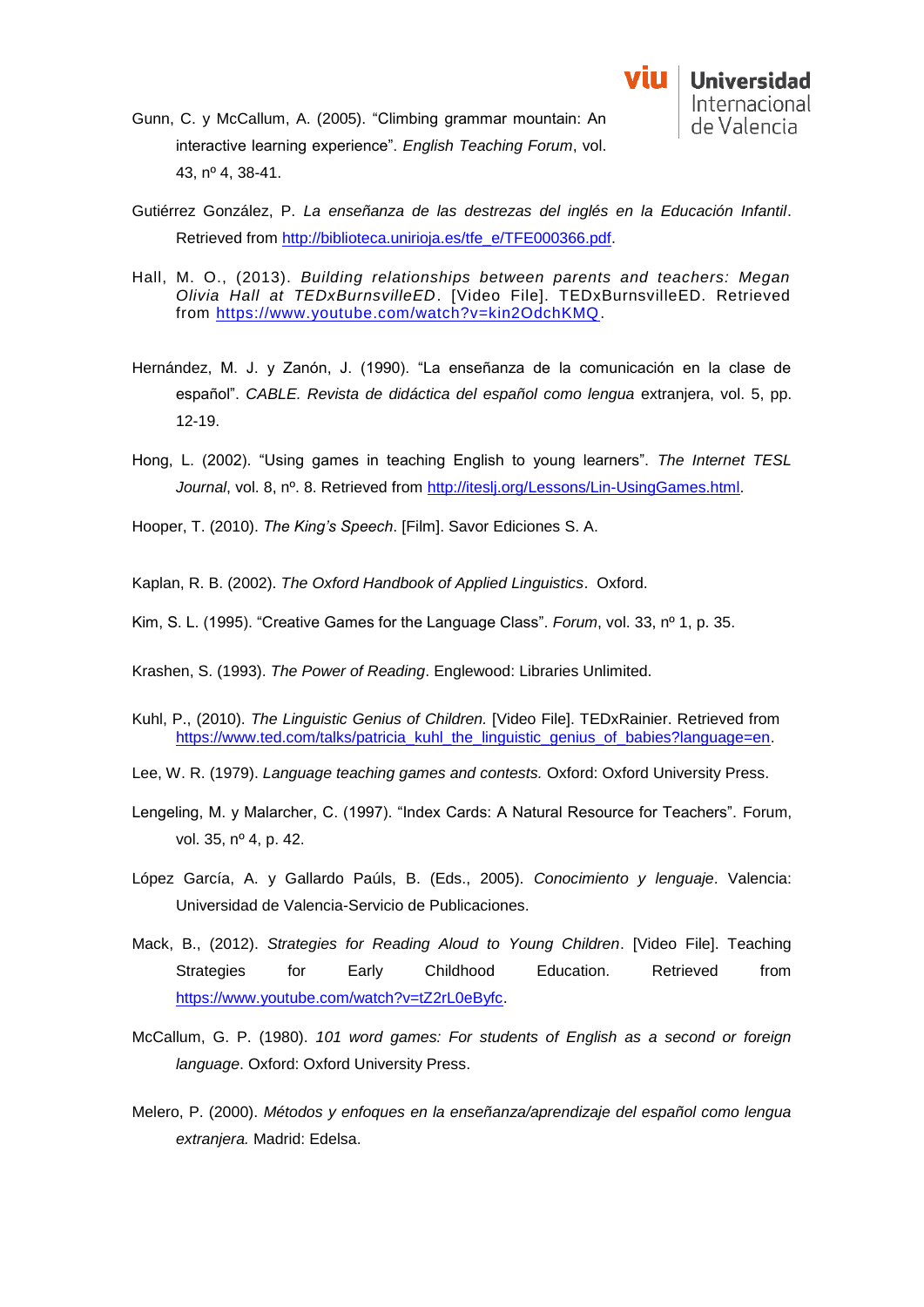- Mendoza Fillola, A. (Coord., 1998). *Conceptos clave en didáctica de la lengua y la literatura.* Barcelona: SEDLL.
- Miljana K. StojkoviĤ, M. K. y JerotijeviĤ, D. M. (2011). *Reasons for Using or Avoiding Games in an EFL Classroom*. 1st International Conference on Foreign Language Teaching and Applied Linguistics. Sarajevo, 5-7 mayo.
- Morales Gálvez, C.; Arrimadas Gómez, I.; Ramírez Nueda, E.; López Gayarre, A. y Ocaña Villuendas, L. (2000). *La enseñanza de lenguas extranjeras en España*. Madrid: Ministerio de Educación, Cultura y Deporte, Secretaría General Técnica.
- Moya Guijarro, A. J. y Albentosa Hernández, J. L. (coords., 2003). *La enseñanza de la lengua extranjera en la educación infantil*. Cuenca: Ediciones de la Universidad de Castilla-La Mancha.
- Moyano Conde, A. Muñoz de Lacalle, A. y Pérez Esteve, P. (coords., 1996). *Enseñar y aprender una lengua extranjera en el segundo ciclo de la educación infantil*. Madrid: Centro de Publicaciones del MEC.
- Mur Lope, O. (1998). *Cómo introducir el inglés en educación infantil*. Madrid: Escuela Española.
- Murado Bouso, J. L. (2010). *Didáctica de inglés en educación infantil: Métodos para la enseñanza y el aprendizaje de la lengua inglesa*. Vigo: Ideaspropias Editorial.
- Nacamulli, M., (2015). *The benefits of a bilingual brain – Mia Nacamulli*. [Video File]. TED-Ed. Retrieved from<https://www.youtube.com/watch?v=MMmOLN5zBLY>
- Nedomová, A. (2007). *Teaching grammar to young learners.* (Tesis inédita de maestría). Masaryk University, Czech Republic. Retrieved from [http://is.muni.cz/th/44537/pedf\\_b/bachelor\\_thesis.pdf.](http://is.muni.cz/th/44537/pedf_b/bachelor_thesis.pdf)
- Nuffin, N. J., (350-055). "Understanding Growth and Development Patterns in Infants." Virginia Cooperative Extension. Retrieved from [http://pubs.ext.vt.edu/350/350-055/350-055\\_pdf.pdf](http://pubs.ext.vt.edu/350/350-055/350-055_pdf.pdf)
- O'Grady, W. (2005). *How children learn language*. Cambridge: Cambridge University Press.
- Ortiz, C. A. (2008). "Inglés en el aula de infantil". Revista digital innovación y experiencias educativas, 12, 2.
- Otero Bravo, M. L. (1998). "Enfoques y métodos en la enseñanza de lenguas en un percurso hacia la competencia comunicativa: ¿dónde entra la gramática?", *ASELE. Actas IX*, pp. Actrieved and the settlement of the Retrieved and the settlement of the settlement of the settlement of the settlement of the settlement of the settlement of the settlement of the settlement of the settlement of the settle [http://cvc.cervantes.es/ensenanza/biblioteca\\_ele/asele/pdf/09/09\\_0422.pdf](http://cvc.cervantes.es/ensenanza/biblioteca_ele/asele/pdf/09/09_0422.pdf)
- Pérez, E. P. y Roig, E. V. (2004). *Enseñar y aprender inglés en educación infantil y primaria* (Vol. 1). Barcelona: Horsori Editorial.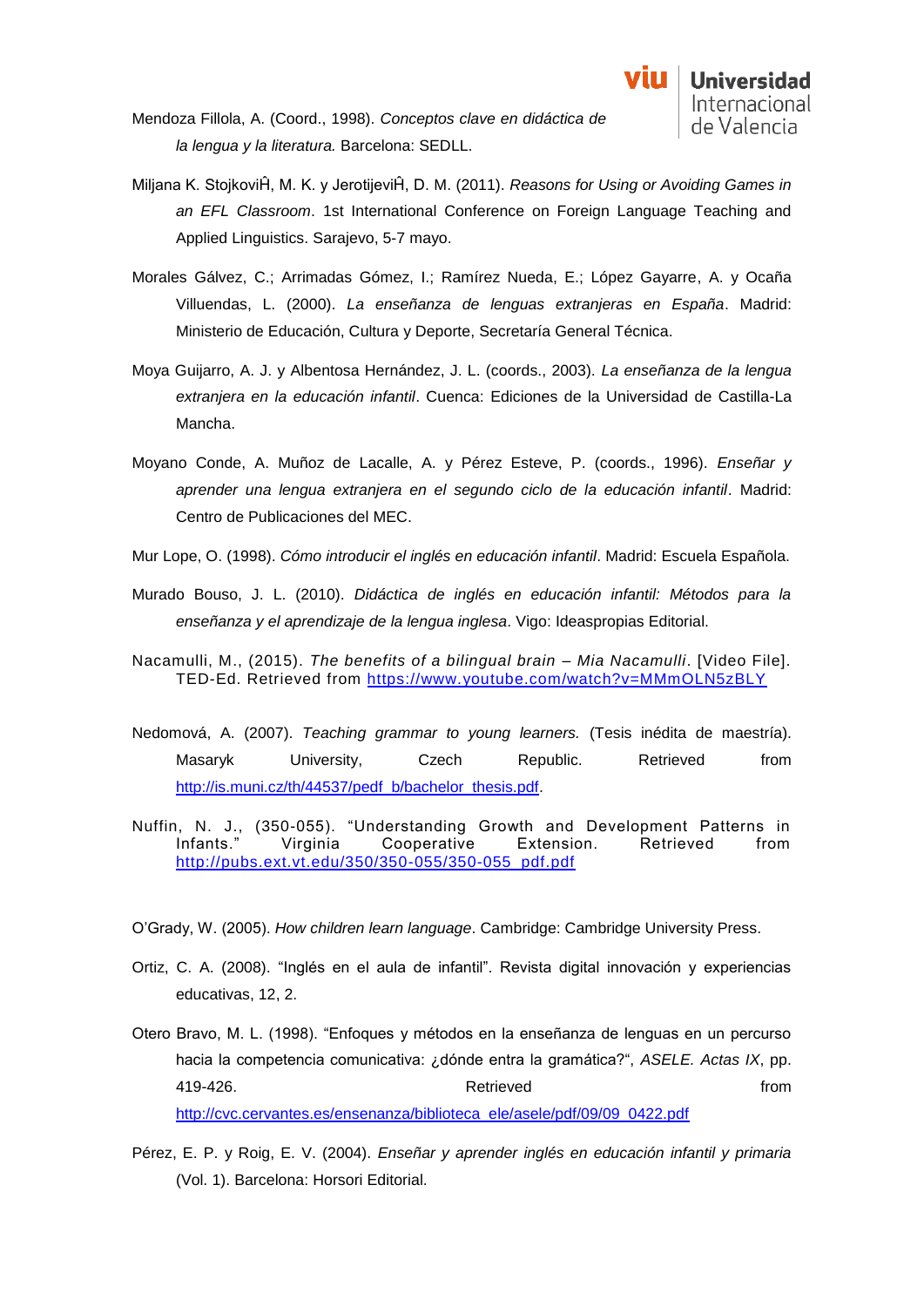- Phillips, D.; Burwood, S. y Dunford, H. (1999). *Projects with young learners*. Oxford: Oxford University Press.
- Pinker, S., (2012). *Steven Pinker: Linguistics as a Window to Understanding the Brain.* [Video File]. Big Think. Retrieved from [https://www.youtube.com/watch?v=Q-B\\_ONJIEcE](https://www.youtube.com/watch?v=Q-B_ONJIEcE)
- Potowski, K., (2013). *No child left monolingual: Kim Potowski at TEDxUoflChicago*. [Video File]. TEDxUoflChicago. Retrieved from <https://www.youtube.com/watch?v=pSs1uCnLbaQ>
- Potter, S. (1992). *Orlando*. Sony Pictures Classics. Film.
- Recasens, Margarita (2007). *Comprensión y expresión oral: Actividades para niños de 6 a 12 años*. Barcelona: Ediciones CEAC.
- Reddy, R. J. (2008). *Methods of Teaching*. Nueva Delhi: S. B. Nangia.
- Reilly, V. y Ward, S. M. (1997). *Very young learners*. Oxford: Oxford University Press.
- Richard-Amato, P. A. (1988). *Making it Happen: Interaction in the Second Language Classroom*. Nueva York: Longman.
- Richards, J. C. y Rodgers, T. S. (1998). *Enfoques y métodos en la enseñanza de idiomas.* Cambridge: Cambridge University Press.
- Rinvolucri, M. (1990). *Grammar games*: *Cognitive, affective and drama activities for EFL students*. Cambridge: Cambridge University Press.
- Rixon, S. (1999). *Young learners of English: Some research perspectives*. London: Longman.
- Rixon, S., Flavell, R. H., y Vincent, M. (Eds., 1991). *How to use games in language teaching.*  Hong Kong: Modern English.
- Rodríguez López, B. (2004). "Técnicas metodológicas empleadas en la enseñanza del inglés en Educación Infantil. Estudio de caso". *Didáctica (Lengua y Literatura)*, Vol. 16145-161. Retrieved **from the set of the set of the set of the set of the set of the set of the set of the set of the set of the set of the set of the set of the set of the set of the set of the set of the set of the set of the set**

[http://revistas.ucm.es/index.php/DIDA/article/viewFile/DIDA0404110151A/19352.](http://revistas.ucm.es/index.php/DIDA/article/viewFile/DIDA0404110151A/19352)

- Rosenkoetter, S.; Barton, L. R., (2002). "Bridges to Literacy: Early Routines That Promote Later School Success". *Zero To Three*. Vol. 22-4f. Retrieved from [http://www.zerotothree.org/child-development/early-language-literacy/vol\\_22-](http://www.zerotothree.org/child-development/early-language-literacy/vol_22-4f.pdf) [4f.pdf](http://www.zerotothree.org/child-development/early-language-literacy/vol_22-4f.pdf)
- Roskos, K. A.; Christie, J. F.; Richgels, D. J., (2003). "The Essentials of Early Literary Instruction". The National Association for the Education of Young Children. **Retrieved Example 1 Retrieved Example 2** *n* [http://www.naeyc.org/files/yc/file/200303/Essentials.](http://www.naeyc.org/files/yc/file/200303/Essentials.pdf) pdf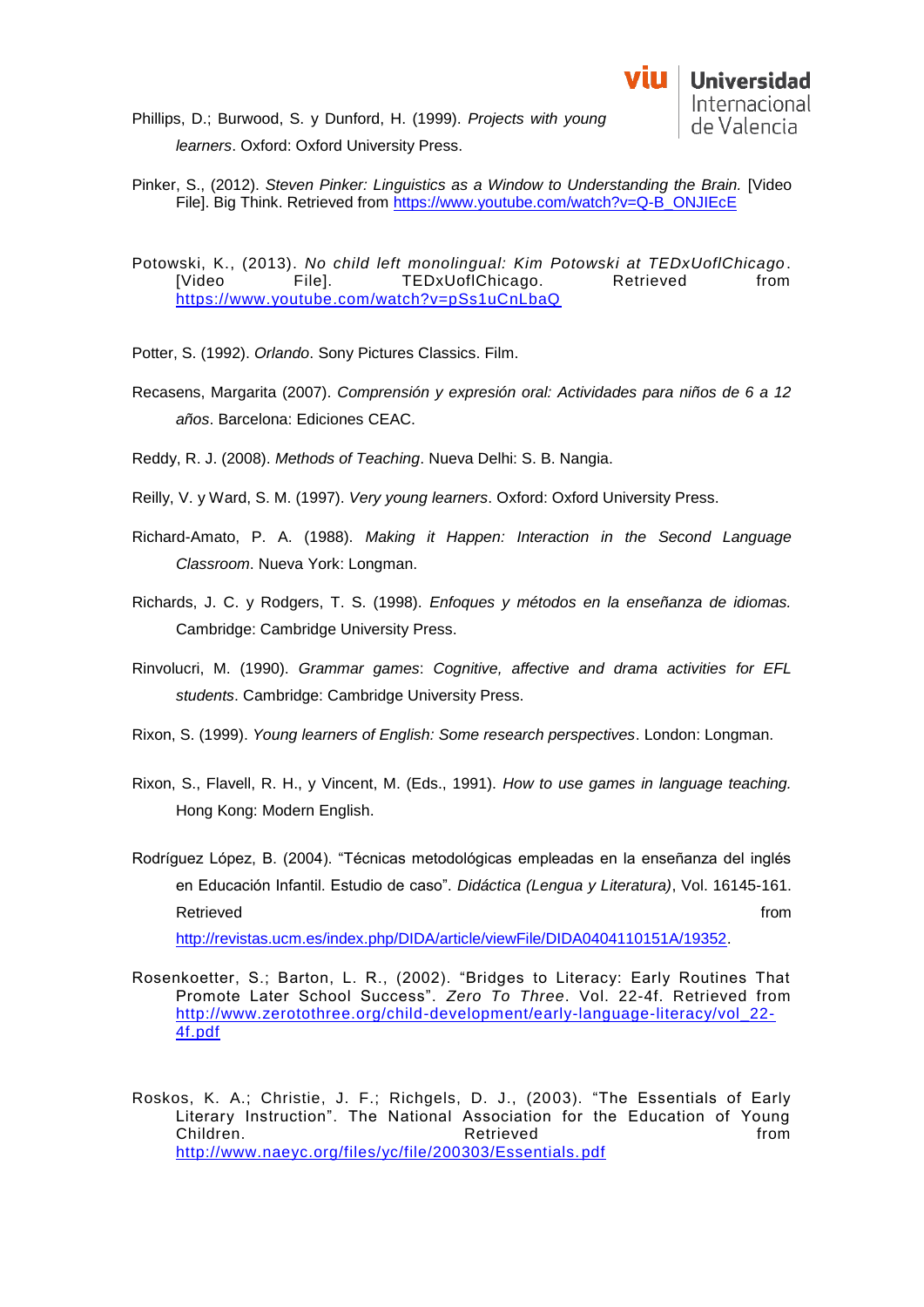- Salazar Noguera, J. y Garau, M. (Eds.) (2009). *Aprendizaje integrado de lengua inglesa y contenidos multiculturales online*. Palma: Universidad de las Islas Baleares.
- Sánchez, A. (1997). *Los métodos en la enseñanza de idiomas. Evolución histórica y análisis didáctico.* Madrid: SGEL.
- Shaw, G. B. (1912). *Pygmalion*. Retrieved from Project Gutenberg: <http://www.gutenberg.org/ebooks/3825>
- Schickedanz, J. A., (1999). "Much more than the ABCs: The early stages of reading and writing". *Zero to Three*. Brain Wonders. Washington DC: NAEYC. Retrieved from [http://www.zerotothree.org/child-development/early-language](http://www.zerotothree.org/child-development/early-language-literacy/earlyliteracy2pagehandout.pdf)[literacy/earlyliteracy2pagehandout.pdf](http://www.zerotothree.org/child-development/early-language-literacy/earlyliteracy2pagehandout.pdf)
- Snow, C. E., (2004). "What counts as literacy in early childhood?". *Blackwell Handbook of Early Child Development*. McCartney, K.; Phillips, D. Oxford, Blackwell.
- Spada, N., (2004). "Foreign Language Teaching An Interview With Nina Spada". *ReVEL*, Vol. 2, Nº 2. University of Toronto. Retrieved from [http://www.revel.inf.br/files/entrevistas/revel\\_2\\_interview\\_nina\\_spada.pdf](http://www.revel.inf.br/files/entrevistas/revel_2_interview_nina_spada.pdf)
- Spence, M. J.; Touchstone, E. W., (2006). "Infant's Attention to Auditory and Visual Stimuli". The University of Texas at Dallas. Retrieved from [http://bbs.utdallas.edu/ilp/pdf/Infants%27%20attention%20to%20auditory%20a](http://bbs.utdallas.edu/ilp/pdf/Infants%27%20attention%20to%20auditory%20and%20visual%20stimuli.pdf) [nd%20visual%20stimuli.pdf](http://bbs.utdallas.edu/ilp/pdf/Infants%27%20attention%20to%20auditory%20and%20visual%20stimuli.pdf)
- Stenhouse, L. (1975). *Investigación y desarrollo del curriculum*. Madrid: Ediciones Morata, (1987).
- Stevick, E. W. (1980). *Teaching Languages: A Way and Ways*. Rowley, Mass.: Newbury House.
- Stoodt, B. (1996). *Children's literature*. South Melbourne: MacMillan Education.
- The Internet TESL Journal, (1995-2008). Games and Activities for the ESL/EFL Classroom. Retrieved from *<http://iteslj.org/games/>*
- Titone, R. (1968). *Teaching Foreign Languages: An Historical Sketch.* Washington: Georgetown University Press.
- Tomlin, C. (2008). *Factors to consider when choosing preschool books*. Retrieved from [http://www.earlychildhoodnews.com/earlychildhood/article\\_view.aspx?ArticleID=482.](http://www.earlychildhoodnews.com/earlychildhood/article_view.aspx?ArticleID=482)
- Unknown, (1992). *Emerging Literacy in Early Childhood Education*. Mount Carmel International Training Institute. UNESCO. Retrieved from [http://www.unesco.org/education/pdf/21\\_33.pdf](http://www.unesco.org/education/pdf/21_33.pdf)